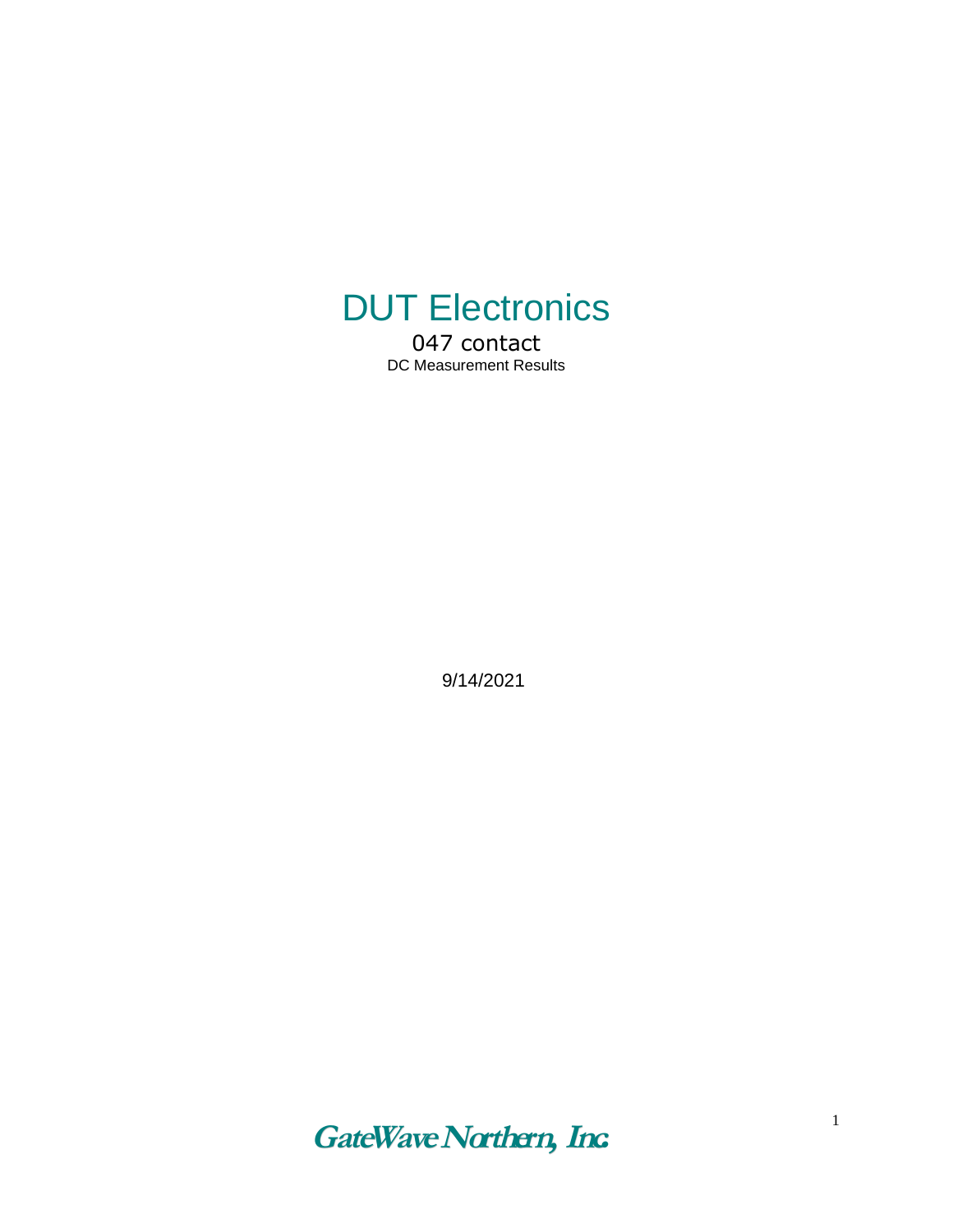### <span id="page-1-0"></span>**Table of Contents**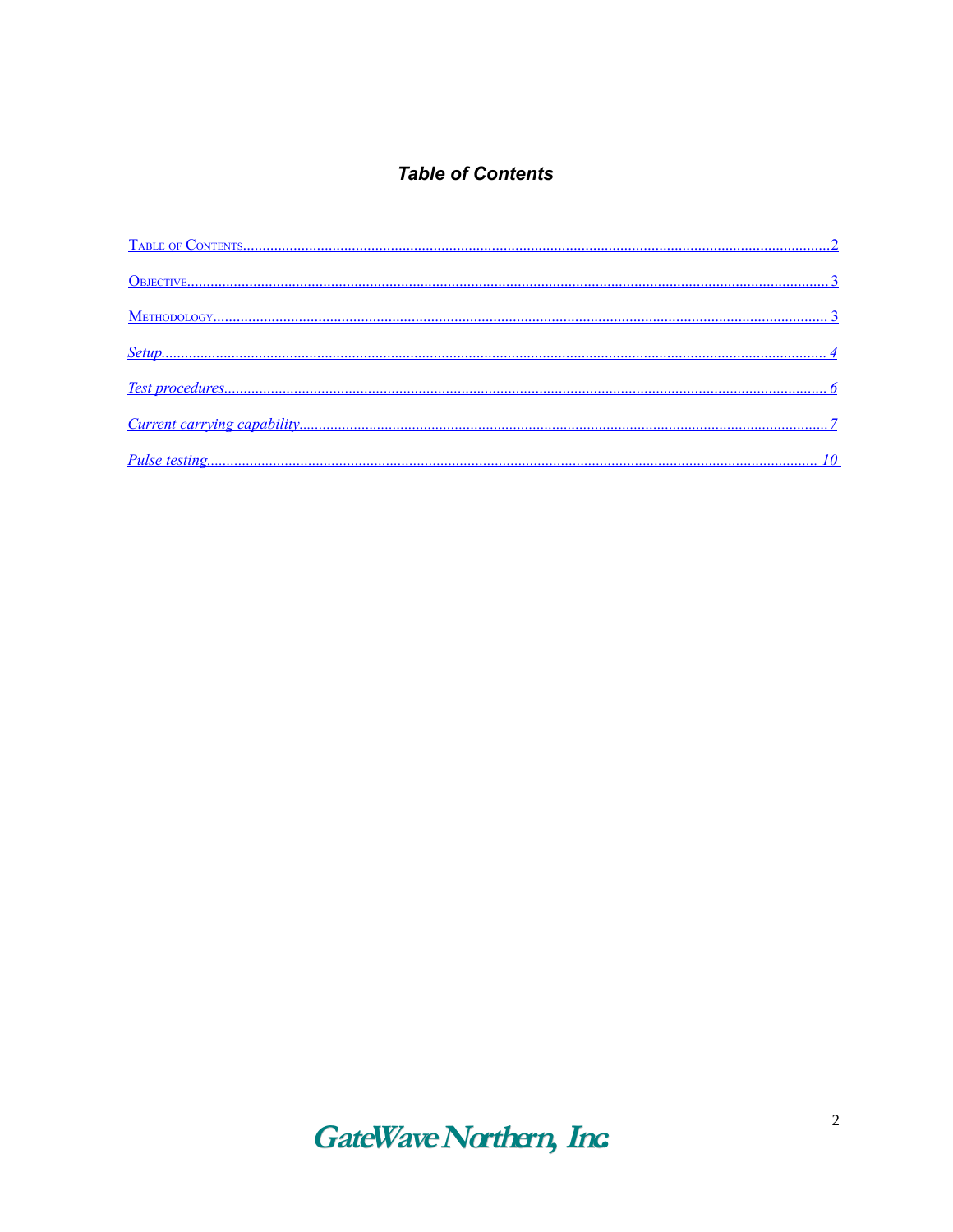## <span id="page-2-1"></span>*Objective*

The objective of these measurements is to determine the DC performance of a DUT Electronics 047 contact. Measurements are to determine current carrying ability.

## <span id="page-2-0"></span>*Methodology*

 A four terminal (Kelvin) measurement setup is used that includes a computer controlled voltage source capable of delivering 10 A. The voltage developed across the contact is measured with a HP 3456A DMM and yields a V-I record. A 4 terminal setup (Kelvin measurement) setup is used and the DMM is operated in compensated mode to remove the effects of thermo-electric voltages due to dissimilar metals.

For the current handling tests the temperature rise in the center of the pin is measured with a 0.003" diameter thermocouple as drive current levels are gradually increased.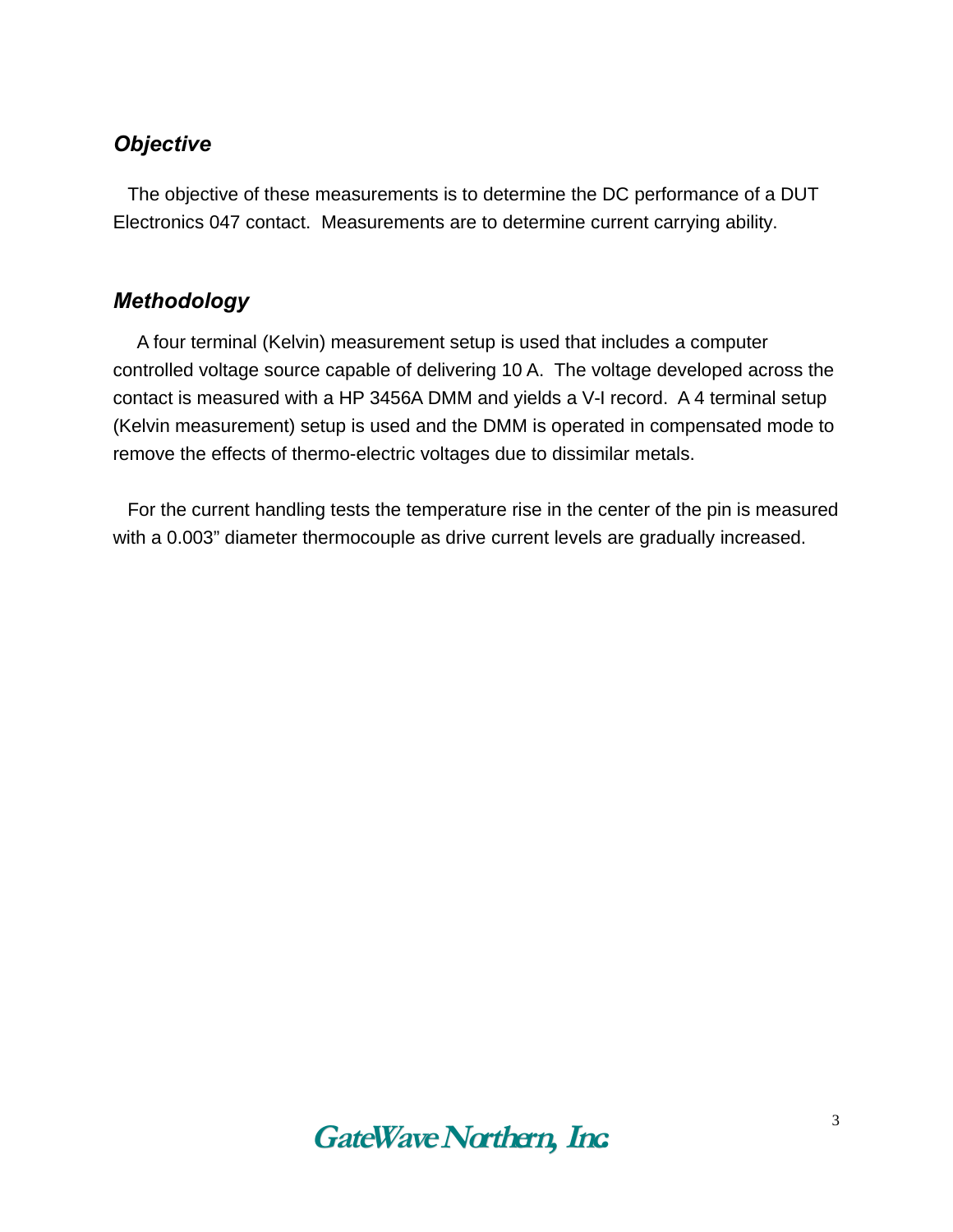#### <span id="page-3-0"></span>**Setup**

The 047 contact is installed in a small block which is mounted on an Au covered brass base plate (see Fig.1 and 2).



Figure 1 Test setup

The current/voltage probe consists of a copper post with suitably shaped surface. This surface is Ni and Au plated. The post has two connections, thus allowing for a four terminal measurement with very low residual resistance (about 1 milliOhm). It should be kept in mind that in this setup the spring probe presses against two surfaces that are very well heat sunk.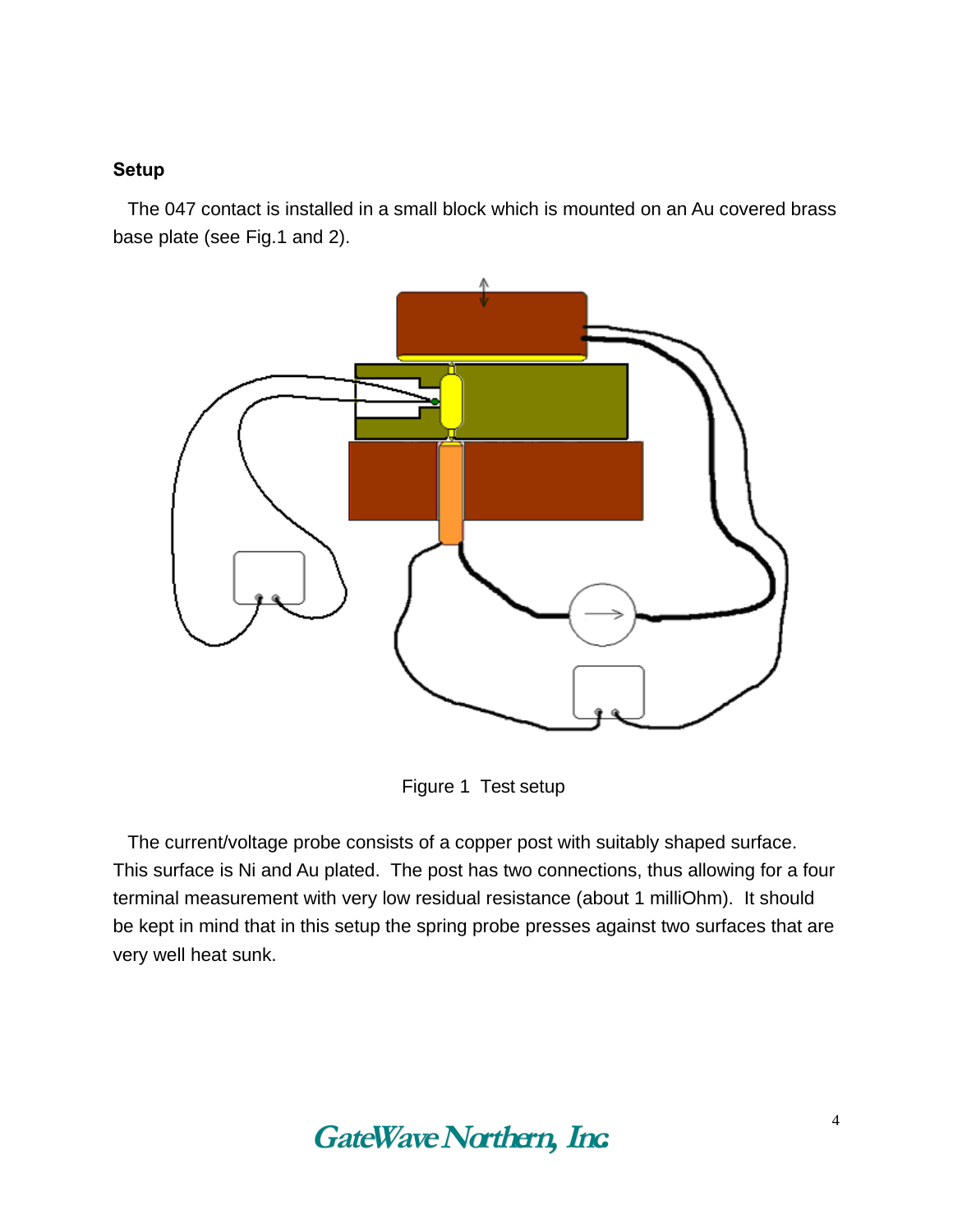

Figure 2 047 contact mounting plate example

Au over Ni plating was applied to all metal surfaces. Material type and thickness specifications were identical to those used for PCBs.

The DUT with its plate is mounted in a test stand with XYZ adjustment capability:



Figure 3 Test stand

This setup has a micrometer screw that allows repeatable adjustments in the Z direction. Also included is a transducer that converts Z position to an electrical signal for the data acquisition.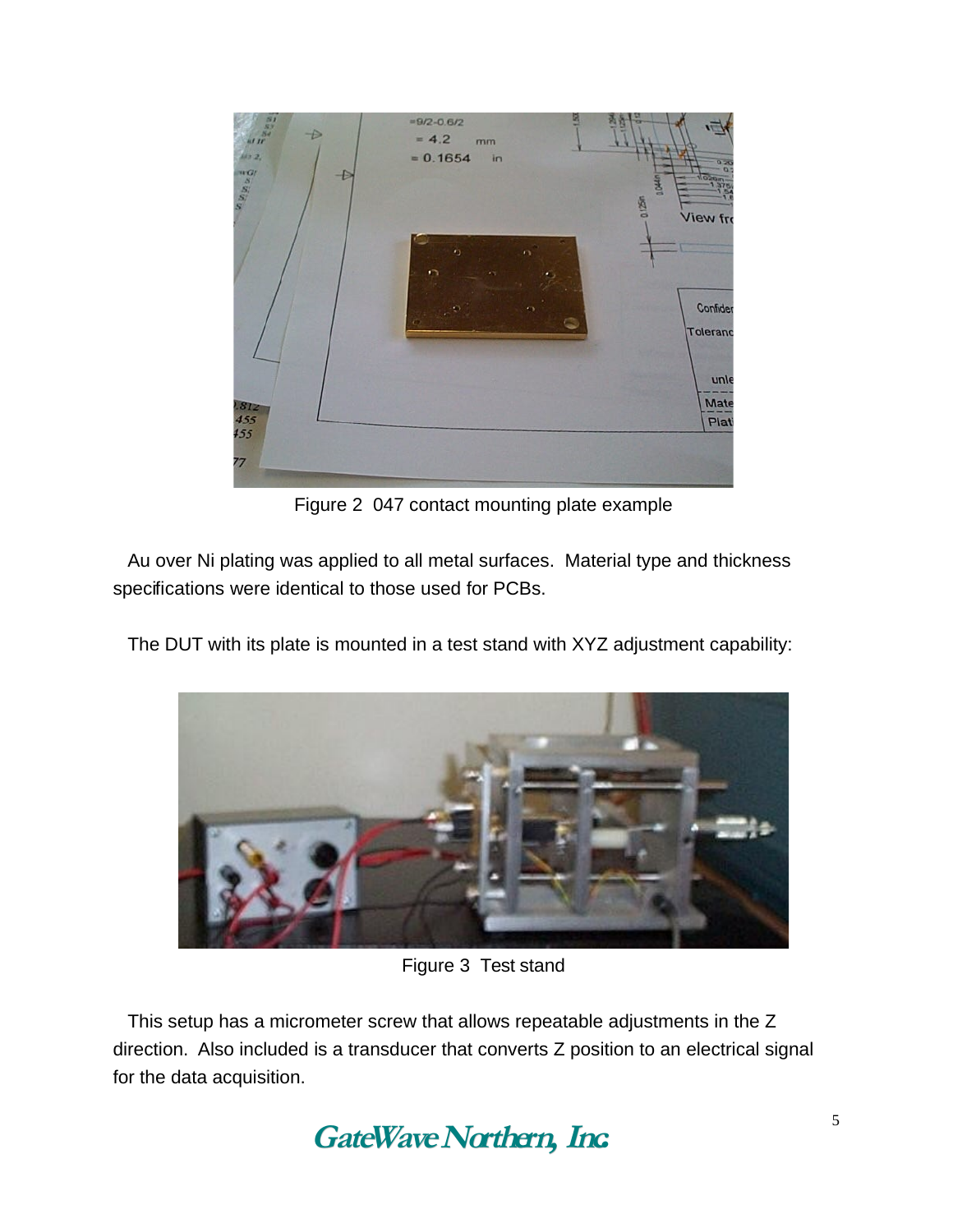#### <span id="page-5-0"></span>**Test procedures**

During I-V testing, the z value is adjusted to nominal operating position and drive current is increased in steps of 0.05 A up to the maximum tolerable level. The dwell time for each current step is 1 s for V/I curves. Once the data are available, they are processed to reveal the resistance, power dissipation and temperature as a function of drive current.

Pulse load testing is performed by providing a current pulse of 0.3 seconds length followed by a pause long enough to facilitate 10% and 1% duty cycles. Current levels are ramped to the maximum value and temperature rise determined is determined at each step. The current handling capability is then determined for the allowable temperature rise.

The thermal response time constant is a result of determining both rise and fall-times and averaging the two values.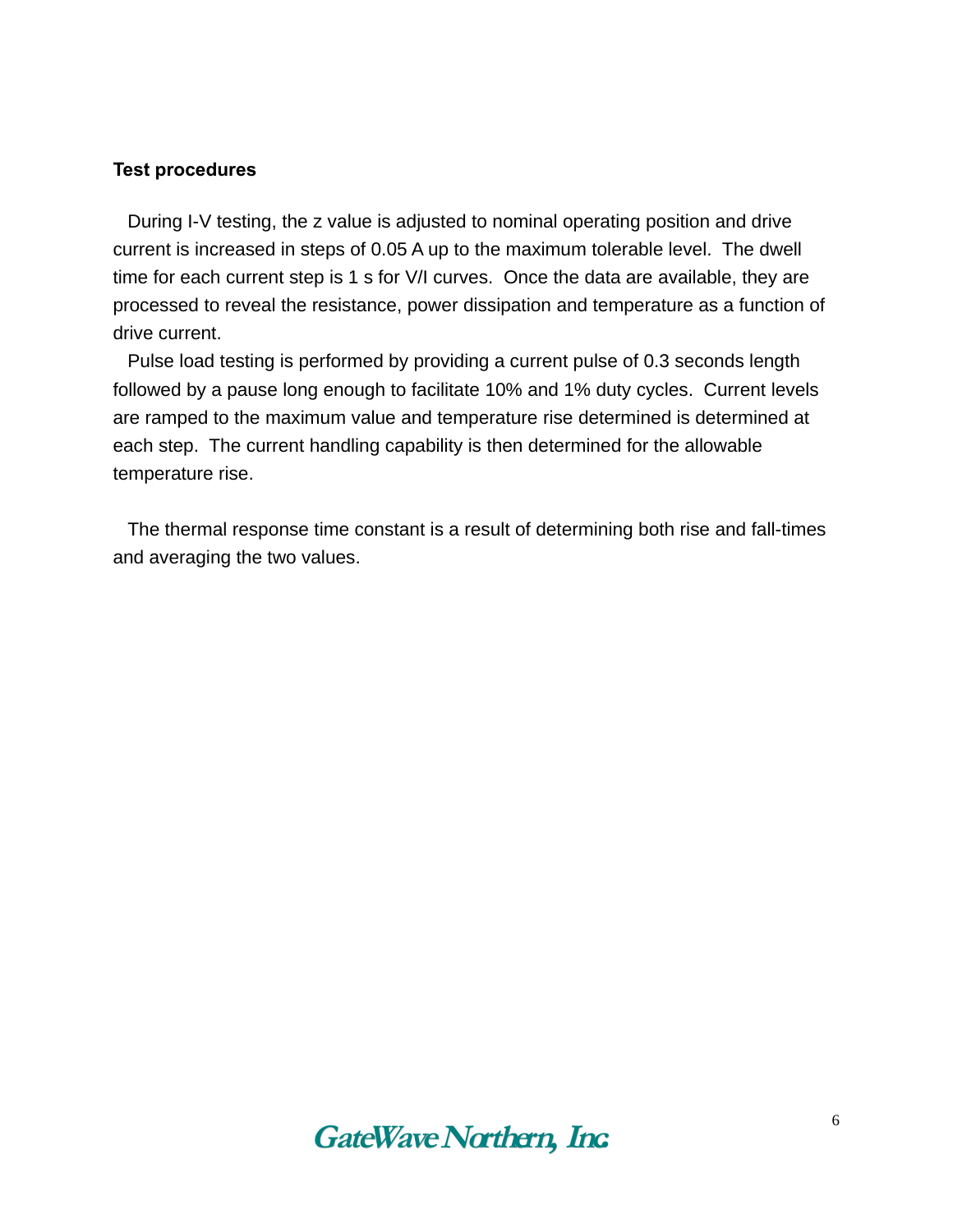### *Measurements*

#### <span id="page-6-0"></span>**Current carrying capability**

The measured current–voltage relationship of an DUT Electronics 047 contact is recorded for gradually increasing drive current:



Figure 4 Voltage and resistance as a function of drive current

There are no aberrations in the response. The initial resistance drop is likely due to an interface layer. Contact resistance is 4.8 milliOhms at 1 A.

Of interest is also the power dissipation in the contact: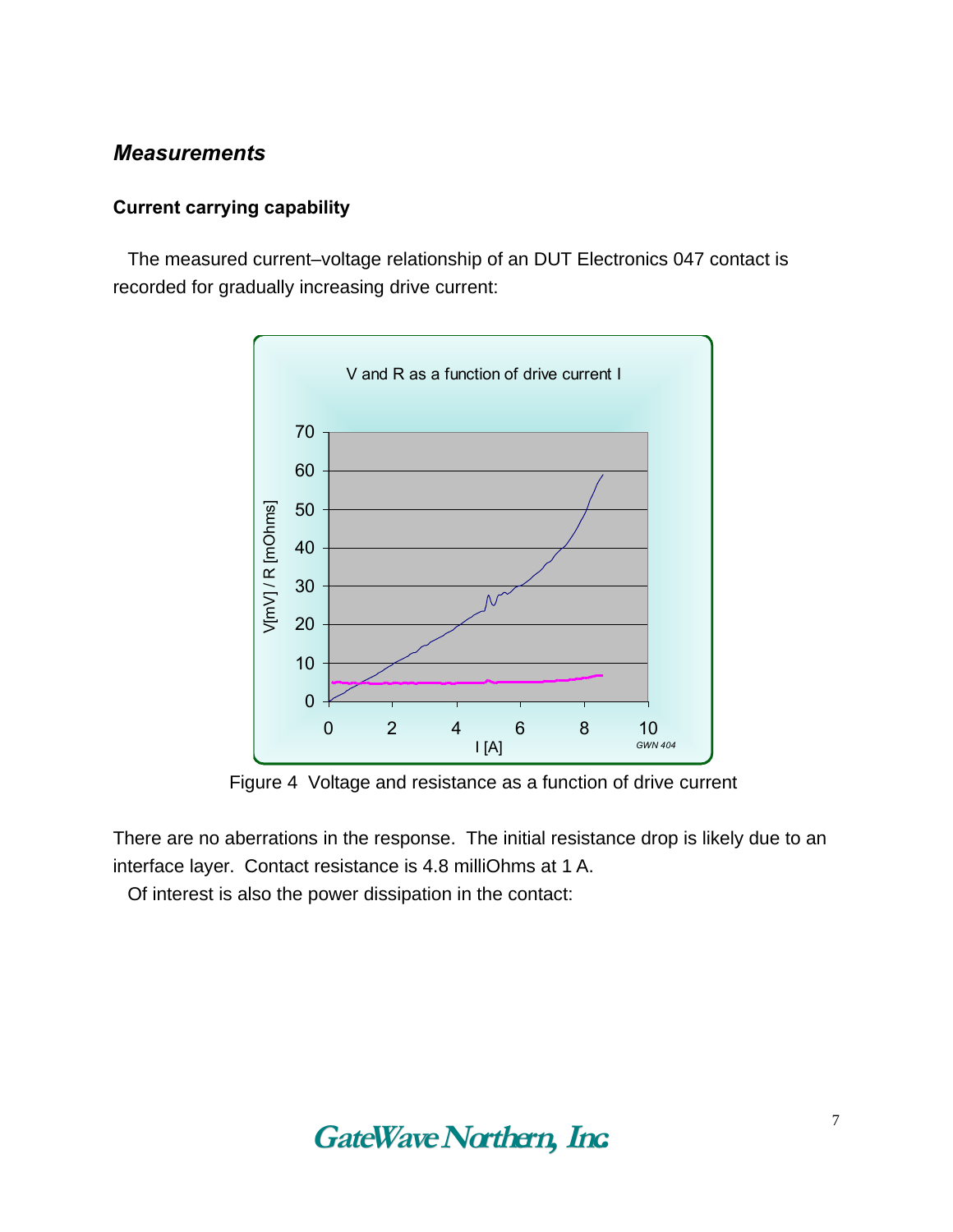

Figure 5 Power dissipation as a function of drive current



Figure 6 Derivative power dissipation as a function of drive current

Power dissipation follows a square law up to a current value of 4.4 A.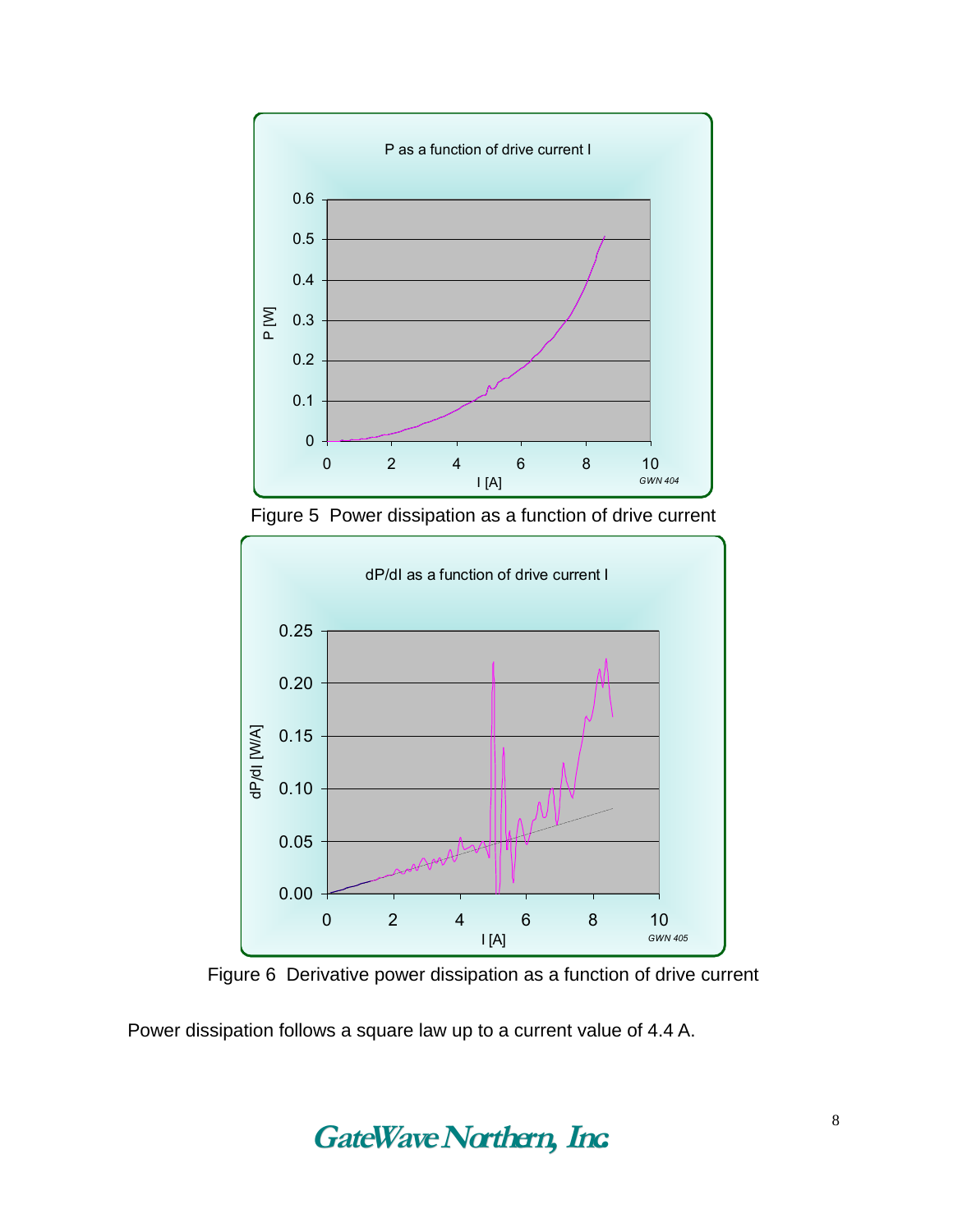

Figure 7 Temperature rise as a function of drive current

The temperature rise above ambient temperature increases as drive currents increase. At 10.84 A that value has reached 20 degrees C.



Figure 8 Derivative temperature rise as a function of drive current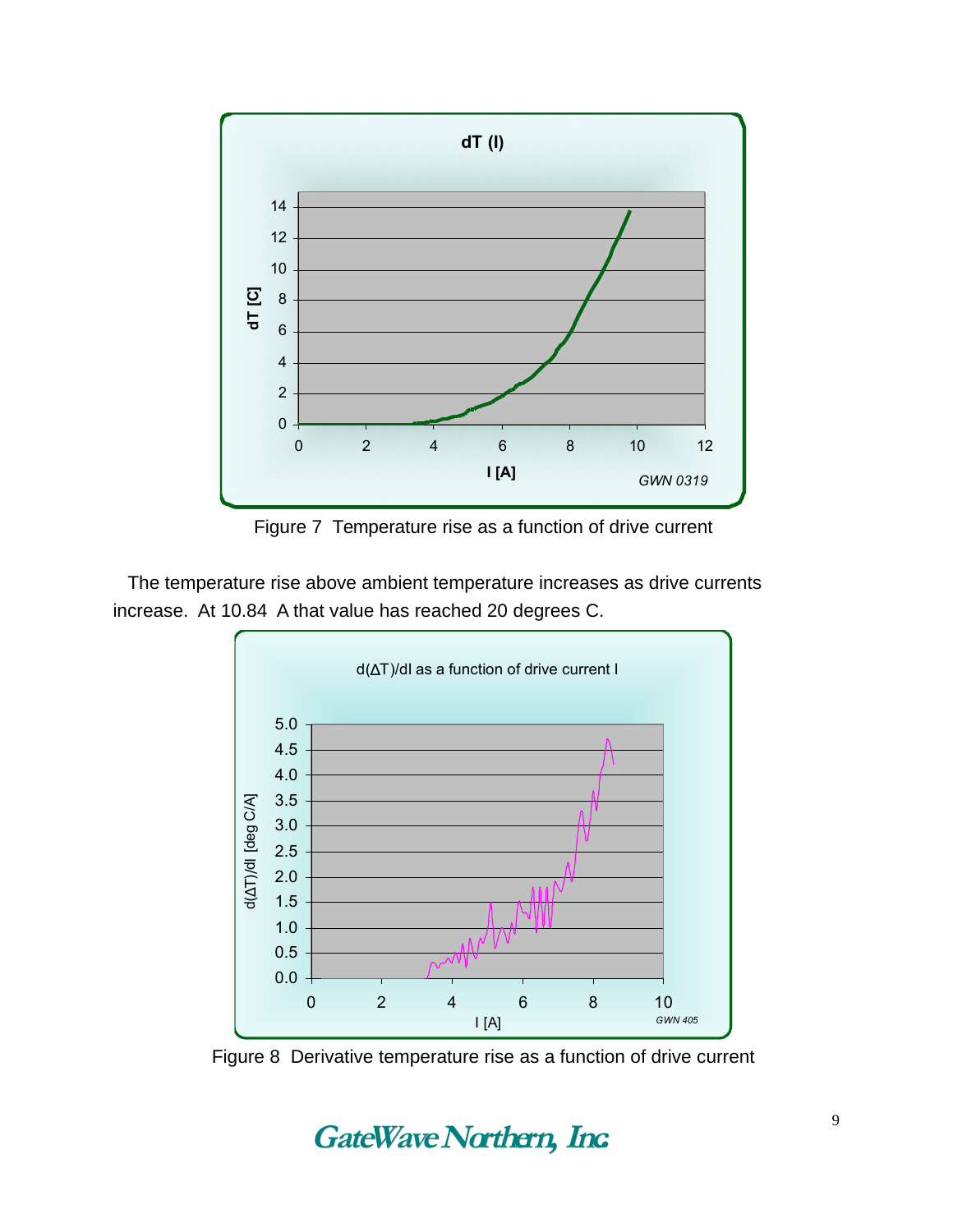#### <span id="page-9-0"></span>**Pulse testing**

During pulse testing current is turned on for 0.3 seconds and then set to zero for the remainder of the cycle time (3 seconds for 10% and 30 seconds for 1%). As peak current increases so does the temperature rise. Because of the thermal response time of the contact, it does not, however, reach the full temperature value as in DC testing. Hence the current carrying capability is higher under pulse conditions.



A graph shows temperature rise as a function of drive and duty cycle:

Figure 9 Temperature rise as a function of drive current

The difference between curves for different duty cycles is small since contact temperature between pulses drops rapidly if no current is flowing. Cause for this is the relatively short contact length and low thermal mass together with heat sinking of the contact at either end. It leads to a 710 millisecond thermal time constant, which is larger than to the 300 millisecond pulse length.

The resulting maximum currents\* for a 20 degree temperature rise are as follows: